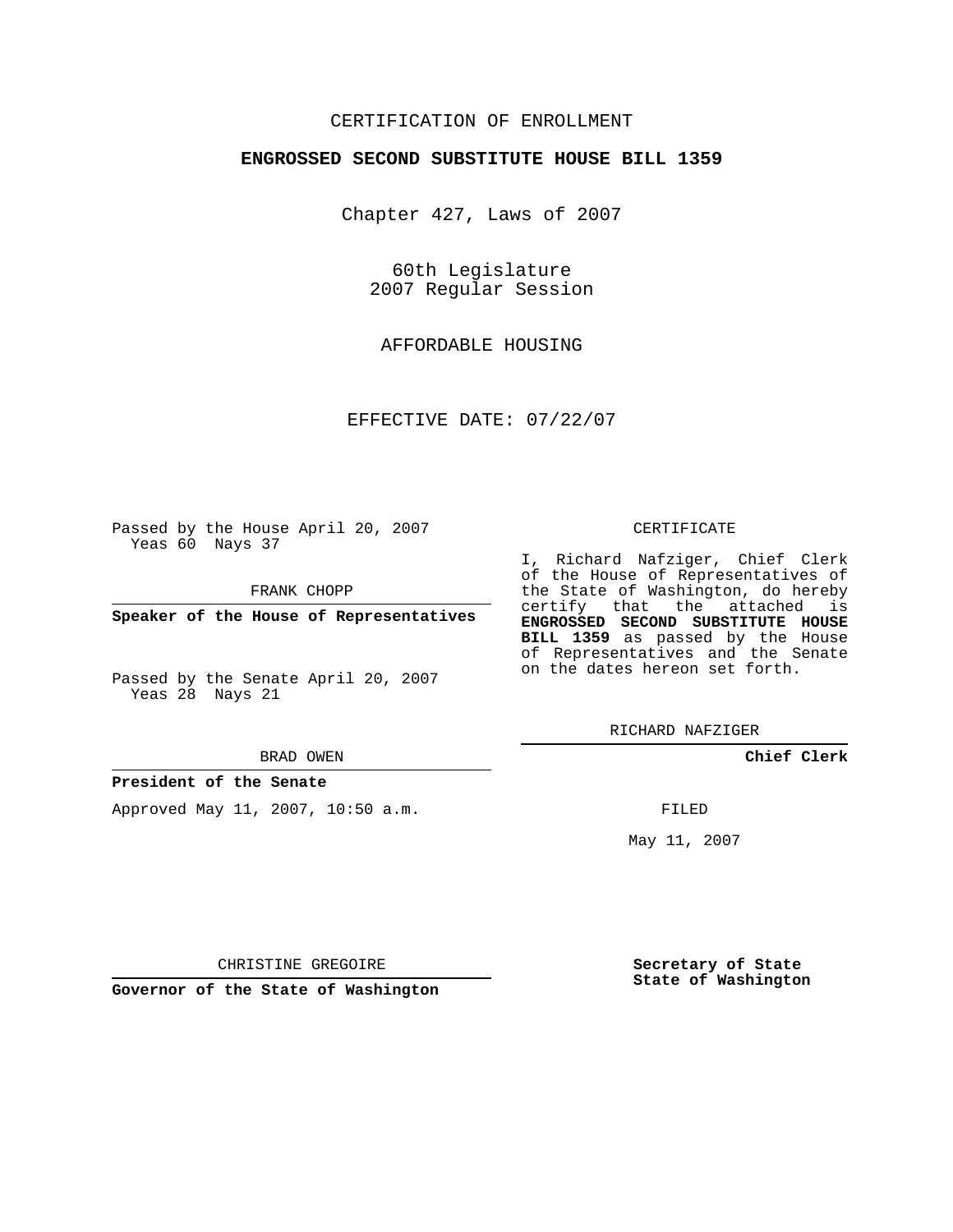# **ENGROSSED SECOND SUBSTITUTE HOUSE BILL 1359** \_\_\_\_\_\_\_\_\_\_\_\_\_\_\_\_\_\_\_\_\_\_\_\_\_\_\_\_\_\_\_\_\_\_\_\_\_\_\_\_\_\_\_\_\_

\_\_\_\_\_\_\_\_\_\_\_\_\_\_\_\_\_\_\_\_\_\_\_\_\_\_\_\_\_\_\_\_\_\_\_\_\_\_\_\_\_\_\_\_\_

### AS AMENDED BY THE SENATE

Passed Legislature - 2007 Regular Session

### **State of Washington 60th Legislature 2007 Regular Session**

**By** House Committee on Appropriations (originally sponsored by Miloscia, Chase, Hasegawa, Pettigrew, Springer, Ormsby, Roberts, Darneille, Goodman and Santos)

READ FIRST TIME 03/05/07.

1 AN ACT Relating to providing affordable housing for all; amending 2 RCW 36.22.178, 43.185C.010, 36.22.179, and 43.185C.060; and adding new 3 sections to chapter 43.185C RCW.

4 BE IT ENACTED BY THE LEGISLATURE OF THE STATE OF WASHINGTON:

 5 **Sec. 1.** RCW 36.22.178 and 2005 c 484 s 18 are each amended to read 6 as follows:

# 7 The surcharge provided for in this section shall be named the 8 affordable housing for all surcharge.

9 (1) Except as provided in subsection  $((+2)^2)$  (3) of this section, a surcharge of ten dollars per instrument shall be charged by the county auditor for each document recorded, which will be in addition to any other charge authorized by law. The county may retain up to five percent of these funds collected solely for the collection, administration, and local distribution of these funds. Of the remaining funds, forty percent of the revenue generated through this surcharge will be transmitted monthly to the state treasurer who will 17 deposit the funds into the ((Washington housing trust account)) affordable housing for all account created in section 2 of this act. 19 ((The office of community development of the department of community,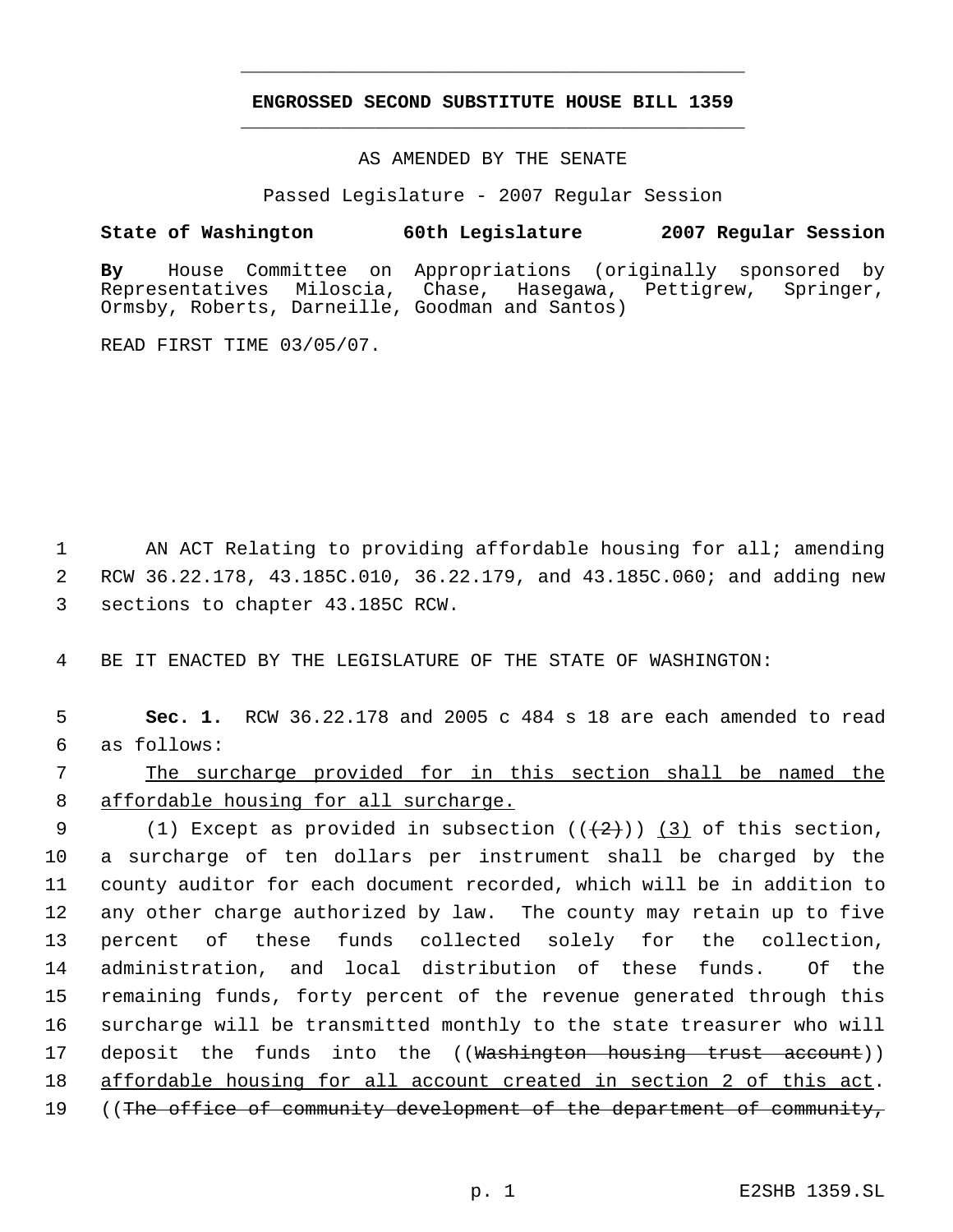trade, and economic development will develop guidelines for the use of 2 these funds to support)) The department of community, trade, and economic development must use these funds to provide housing and shelter for extremely low-income households, including but not limited 5 to grants for building operation and maintenance costs of housing projects or units within housing projects that are affordable to extremely low-income ((persons)) households with incomes at or below thirty percent of the area median income, and that require a supplement to rent income to cover ongoing operating expenses.

10 (2) All of the remaining funds generated by this surcharge will be 11 retained by the county and be deposited into a fund that must be used 12 by the county and its cities and towns for eligible housing ((projects 13 or units within housing projects that are affordable to)) activities as 14 described in this subsection that serve very low-income ((persons)) 15 households with incomes at or below fifty percent of the area median 16 income. The portion of the surcharge retained by a county shall be 17 allocated to eligible housing activities that serve extremely low and 18 very low-income ((housing projects or units within such housing 19 projects)) households in the county and the cities within a county 20 according to an interlocal agreement between the county and the cities 21 within the county consistent with countywide and local housing needs 22 and policies. ((The funds generated with this surcharge shall not be 23 used for construction of new housing if at any time the vacancy rate 24 for available low-income housing within the county rises above ten 25 percent. The vacancy rate for each county shall be developed using the 26 state low-income vacancy rate standard developed under subsection (3) 27 of this section. Uses of)) A priority must be given to eligible 28 housing activities that serve extremely low-income households with 29 incomes at or below thirty percent of the area median income. Eligible 30 housing activities to be funded by these ((local)) county funds are 31 limited to:

 (a) Acquisition, construction, or rehabilitation of housing projects or units within housing projects that are affordable to very 34 low-income ((persons)) households with incomes at or below fifty percent of the area median income, including units for homeownership, rental units, seasonal and permanent farm worker housing units, and 37 single room occupancy units;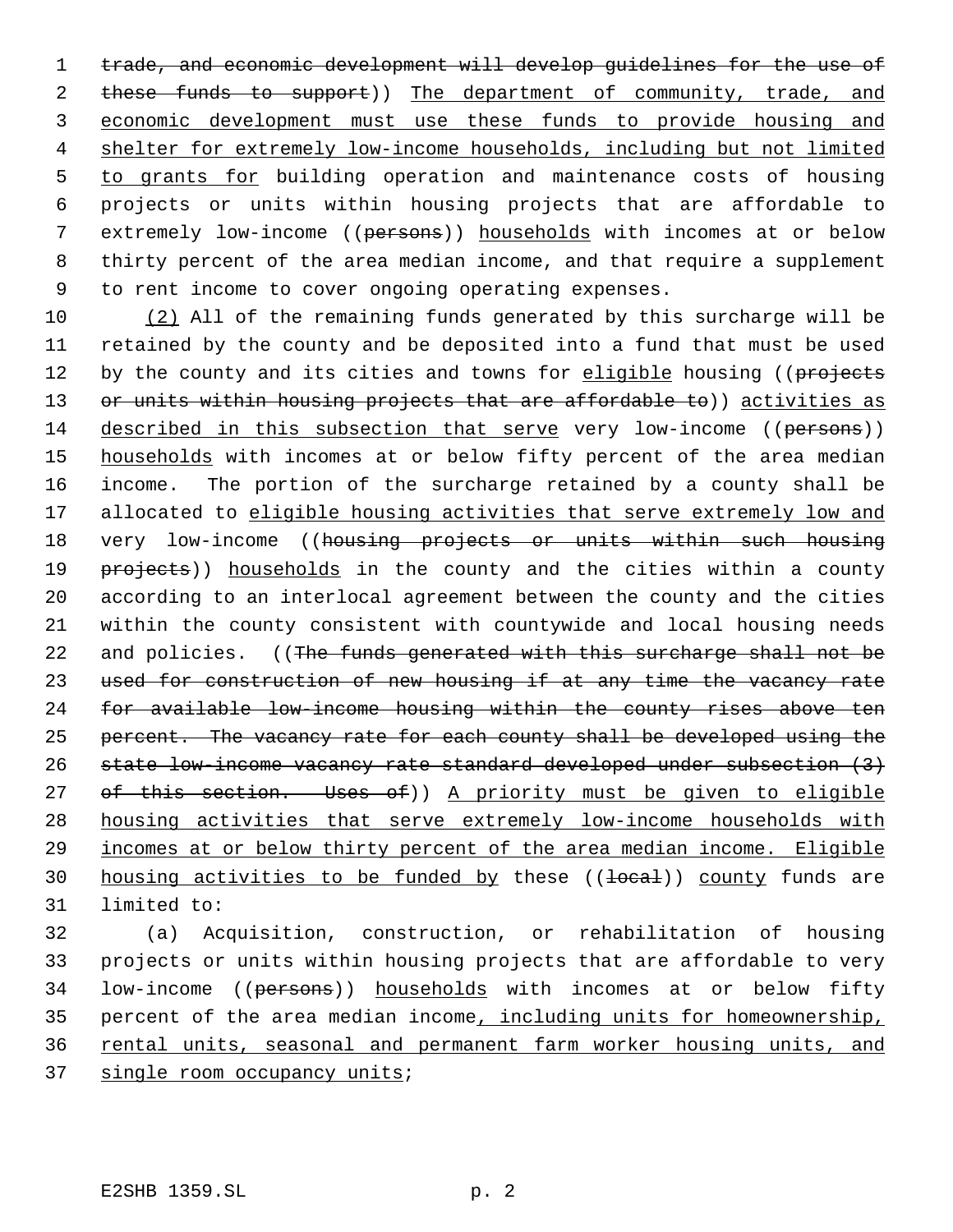(b) Supporting building operation and maintenance costs of housing projects or units within housing projects eligible to receive housing 3 trust funds, that are affordable to very low-income ((persons)) 4 households with incomes at or below fifty percent of the area median income, and that require a supplement to rent income to cover ongoing operating expenses;

7 (c) Rental assistance vouchers for housing ((projects or)) units ((within housing projects)) that are affordable to very low-income 9 ((persons)) households with incomes at or below fifty percent of the area median income, to be administered by a local public housing authority or other local organization that has an existing rental 12 assistance voucher program, consistent with or similar to the United States department of housing and urban development's section 8 rental 14 assistance voucher program standards; and

 (d) Operating costs for emergency shelters and licensed overnight youth shelters.

17 ( $(\frac{1}{2})$ ) (3) The surcharge imposed in this section does not apply to assignments or substitutions of previously recorded deeds of trust.

19 (((3) The real estate research center at Washington State 20 University shall develop a vacancy rate standard for low-income housing 21 in the state as described in RCW  $18.85.540(1)(i)$ ).

 NEW SECTION. **Sec. 2.** A new section is added to chapter 43.185C RCW to read as follows:

 The affordable housing for all account is created in the state treasury, subject to appropriation. The state's portion of the surcharges established in RCW 36.22.178 shall be deposited in the account. Expenditures from the account may only be used for affordable housing programs.

 **Sec. 3.** RCW 43.185C.010 and 2006 c 349 s 6 are each amended to read as follows:

 The definitions in this section apply throughout this chapter unless the context clearly requires otherwise.

 (1) "Department" means the department of community, trade, and economic development.

 (2) "Director" means the director of the department of community, trade, and economic development.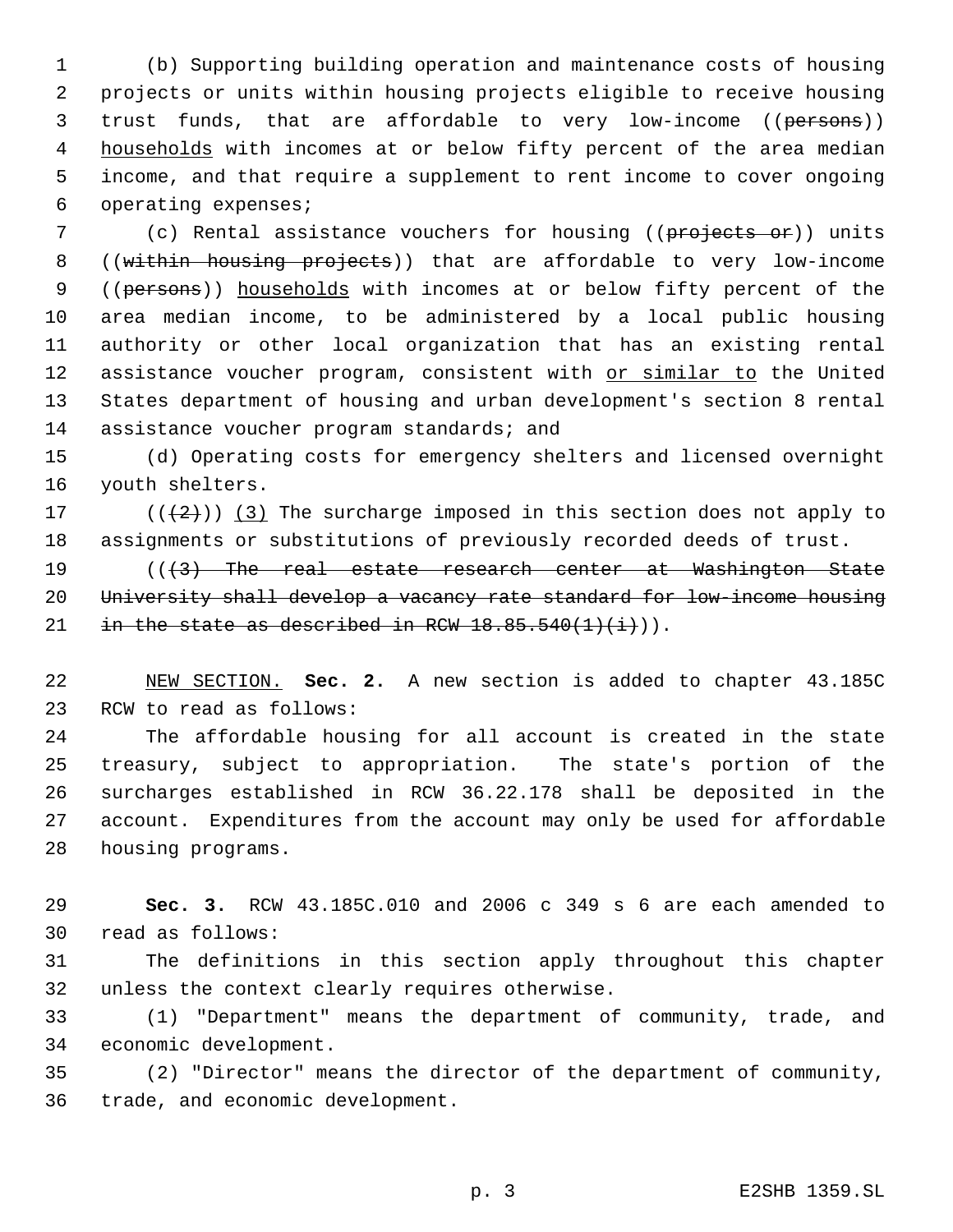(3) "Homeless person" means an individual living outside or in a building not meant for human habitation or which they have no legal right to occupy, in an emergency shelter, or in a temporary housing program which may include a transitional and supportive housing program if habitation time limits exist. This definition includes substance 6 abusers, ((mentally ill)) people with mental illness, and sex offenders who are homeless.

 (4) "Washington homeless census" means an annual statewide census conducted as a collaborative effort by towns, cities, counties, community-based organizations, and state agencies, with the technical support and coordination of the department, to count and collect data on all homeless individuals in Washington.

 (5) "((Homeless housing)) Home security fund account" means the state treasury account receiving the state's portion of income from 15 revenue from the sources established by RCW 36.22.179, section 5 of 16 this act, and all other sources directed to the homeless housing and assistance program.

 (6) "Homeless housing grant program" means the vehicle by which competitive grants are awarded by the department, utilizing moneys from the homeless housing account, to local governments for programs directly related to housing homeless individuals and families, addressing the root causes of homelessness, preventing homelessness, collecting data on homeless individuals, and other efforts directly related to housing homeless persons.

 (7) "Local government" means a county government in the state of Washington or a city government, if the legislative authority of the city affirmatively elects to accept the responsibility for housing homeless persons within its borders.

 (8) "Housing continuum" means the progression of individuals along a housing-focused continuum with homelessness at one end and homeownership at the other.

 (9) "Local homeless housing task force" means a voluntary local committee created to advise a local government on the creation of a local homeless housing plan and participate in a local homeless housing program. It must include a representative of the county, a representative of the largest city located within the county, at least one homeless or formerly homeless person, such other members as may be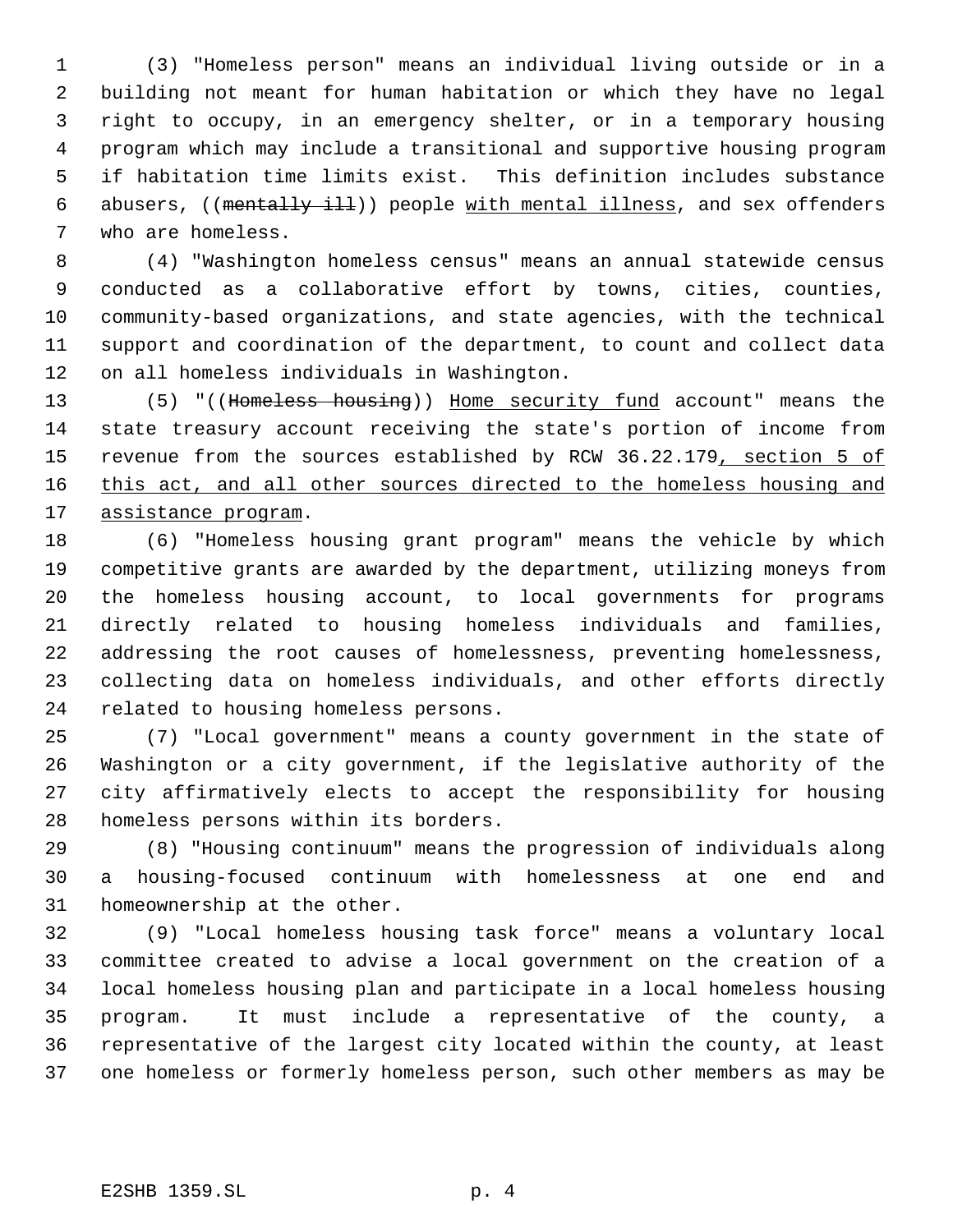required to maintain eligibility for federal funding related to housing programs and services and if feasible, a representative of a private nonprofit organization with experience in low-income housing.

 (10) "Long-term private or public housing" means subsidized and unsubsidized rental or owner-occupied housing in which there is no established time limit for habitation of less than two years.

 (11) "Interagency council on homelessness" means a committee appointed by the governor and consisting of, at least, policy level representatives of the following entities: (a) The department of community, trade, and economic development; (b) the department of corrections; (c) the department of social and health services; (d) the department of veterans affairs; and (e) the department of health.

 (12) "Performance measurement" means the process of comparing specific measures of success against ultimate and interim goals.

 (13) "Community action agency" means a nonprofit private or public organization established under the economic opportunity act of 1964.

 (14) "Housing authority" means any of the public corporations created by chapter 35.82 RCW.

 (15) "Homeless housing program" means the program authorized under this chapter as administered by the department at the state level and by the local government or its designated subcontractor at the local level.

 (16) "Homeless housing plan" means the ten-year plan developed by the county or other local government to address housing for homeless persons.

 (17) "Homeless housing strategic plan" means the ten-year plan developed by the department, in consultation with the interagency council on homelessness and the affordable housing advisory board.

 (18) "Washington homeless client management information system" means a data base of information about homeless individuals in the state used to coordinate resources to assist homeless clients to obtain and retain housing and reach greater levels of self-sufficiency or economic independence when appropriate, depending upon their individual situations.

 **Sec. 4.** RCW 36.22.179 and 2005 c 484 s 9 are each amended to read as follows:

(1) In addition to the surcharge authorized in RCW 36.22.178, and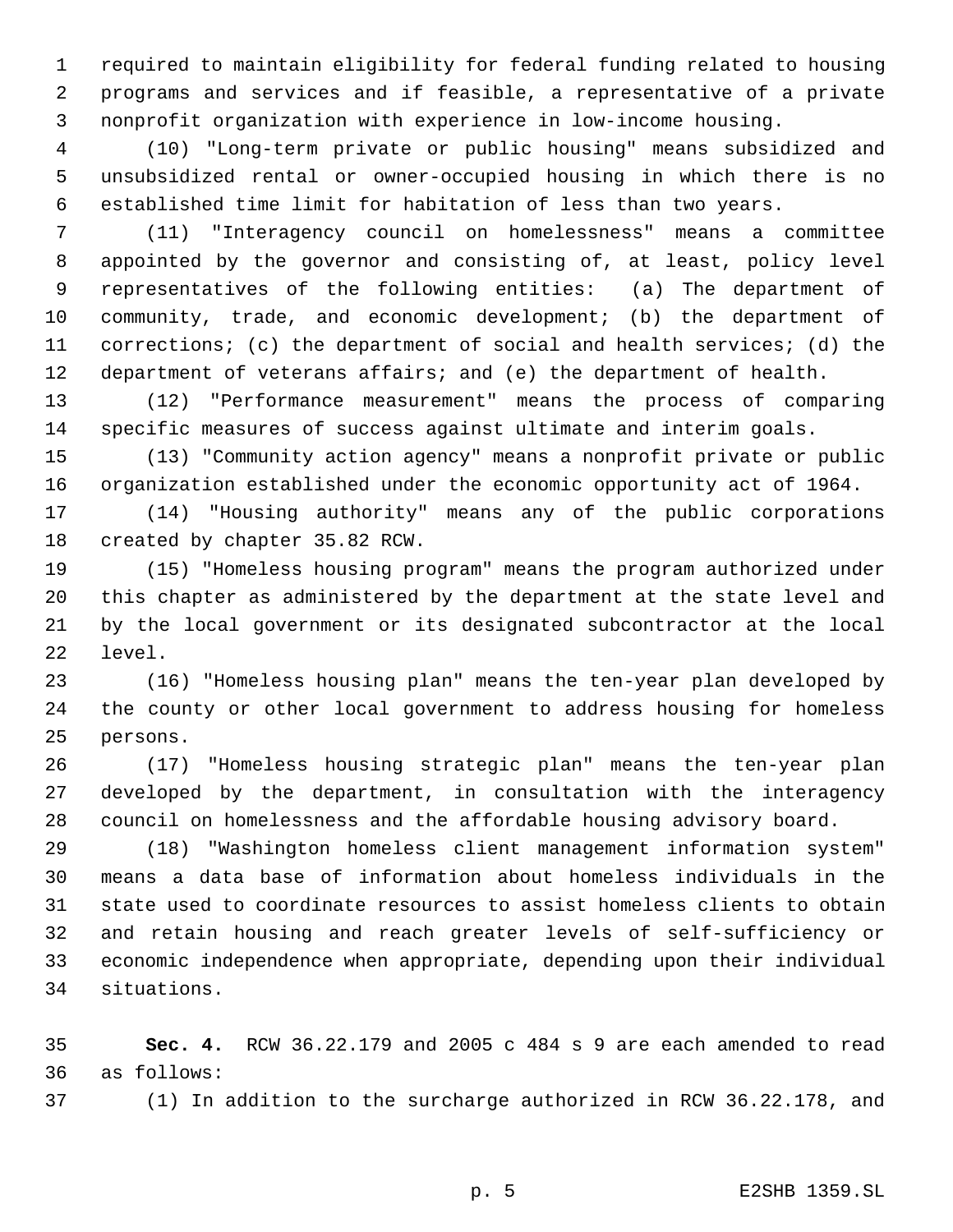except as provided in subsection (2) of this section, an additional surcharge of ten dollars shall be charged by the county auditor for each document recorded, which will be in addition to any other charge allowed by law. The funds collected pursuant to this section are to be distributed and used as follows:

 (a) The auditor shall retain two percent for collection of the fee, and of the remainder shall remit sixty percent to the county to be deposited into a fund that must be used by the county and its cities 9 and towns to accomplish the purposes of this chapter ((484, Laws of 2005)), six percent of which may be used by the county for administrative costs related to its homeless housing plan, and the remainder for programs which directly accomplish the goals of the 13 county's local homeless housing plan, except that for each city in the county which elects as authorized in RCW 43.185C.080 to operate its own 15 local homeless housing program, a percentage of the surcharge assessed under this section equal to the percentage of the city's local portion of the real estate excise tax collected by the county shall be transmitted at least quarterly to the city treasurer, without any deduction for county administrative costs, for use by the city for program costs which directly contribute to the goals of the city's local homeless housing plan; of the funds received by the city, it may use six percent for administrative costs for its homeless housing program.

 (b) The auditor shall remit the remaining funds to the state 25 treasurer for deposit in the ((homeless housing)) home security fund account. The department may use twelve and one-half percent of this amount for administration of the program established in RCW 43.185C.020, including the costs of creating the statewide homeless housing strategic plan, measuring performance, providing technical assistance to local governments, and managing the homeless housing grant program. The remaining eighty-seven and one-half percent is to be ((distributed by the department to local governments through the homeless housing grant program)) used by the department to:

 (i) Provide housing and shelter for homeless people including, but 35 not limited to: Grants to operate, repair, and staff shelters; grants to operate transitional housing; partial payments for rental assistance; consolidated emergency assistance; overnight youth 38 shelters; and emergency shelter assistance; and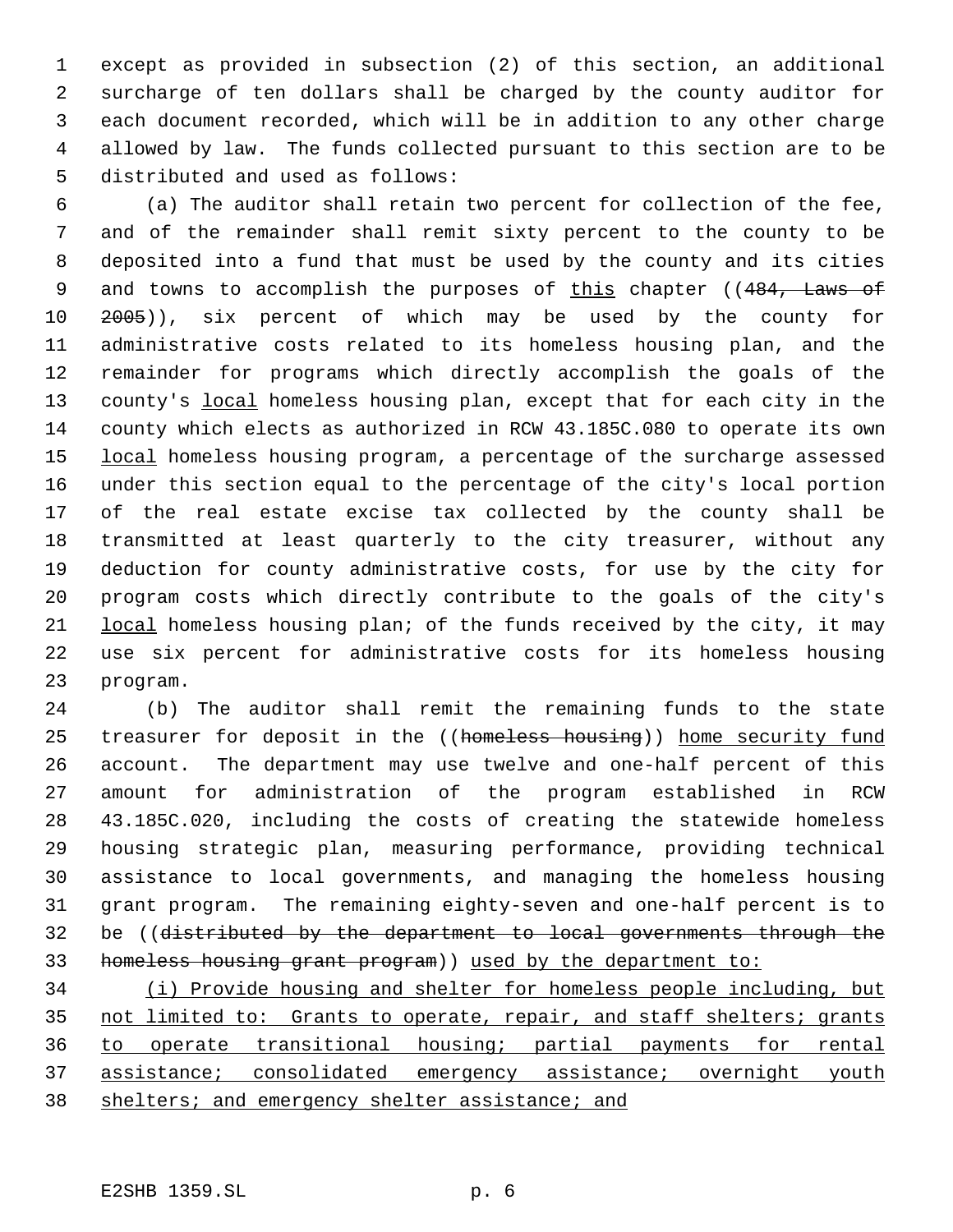(ii) Fund the homeless housing grant program.

 (2) The surcharge imposed in this section does not apply to assignments or substitutions of previously recorded deeds of trust.

 NEW SECTION. **Sec. 5.** A new section is added to chapter 43.185C RCW to read as follows:

 (1) In addition to the surcharges authorized in RCW 36.22.178 and 36.22.179, and except as provided in subsection (2) of this section, the county auditor shall charge an additional surcharge of eight dollars for each document recorded, which is in addition to any other charge allowed by law. The funds collected under this section are to be distributed and used as follows:

 (a) The auditor shall remit ninety percent to the county to be deposited into a fund six percent of which may be used by the county for administrative costs related to its homeless housing plan, and the remainder for programs that directly accomplish the goals of the county's local homeless housing plan, except that for each city in the county that elects, as authorized in RCW 43.185C.080, to operate its own homeless housing program, a percentage of the surcharge assessed under this section equal to the percentage of the city's local portion of the real estate excise tax collected by the county must be transmitted at least quarterly to the city treasurer for use by the city for program costs that directly contribute to the goals of the city's homeless housing plan.

 (b) The auditor shall remit the remaining funds to the state treasurer for deposit in the home security fund account. The department may use the funds for administering the program established in RCW 43.185C.020, including the costs of creating and updating the statewide homeless housing strategic plan, measuring performance, providing technical assistance to local governments, and managing the homeless housing grant program. Remaining funds may also be used to:

 (i) Provide housing and shelter for homeless people including, but not limited to: Grants to operate, repair, and staff shelters; grants to operate transitional housing; partial payments for rental assistance; consolidated emergency assistance; overnight youth shelters; and emergency shelter assistance; and

(ii) Fund the homeless housing grant program.